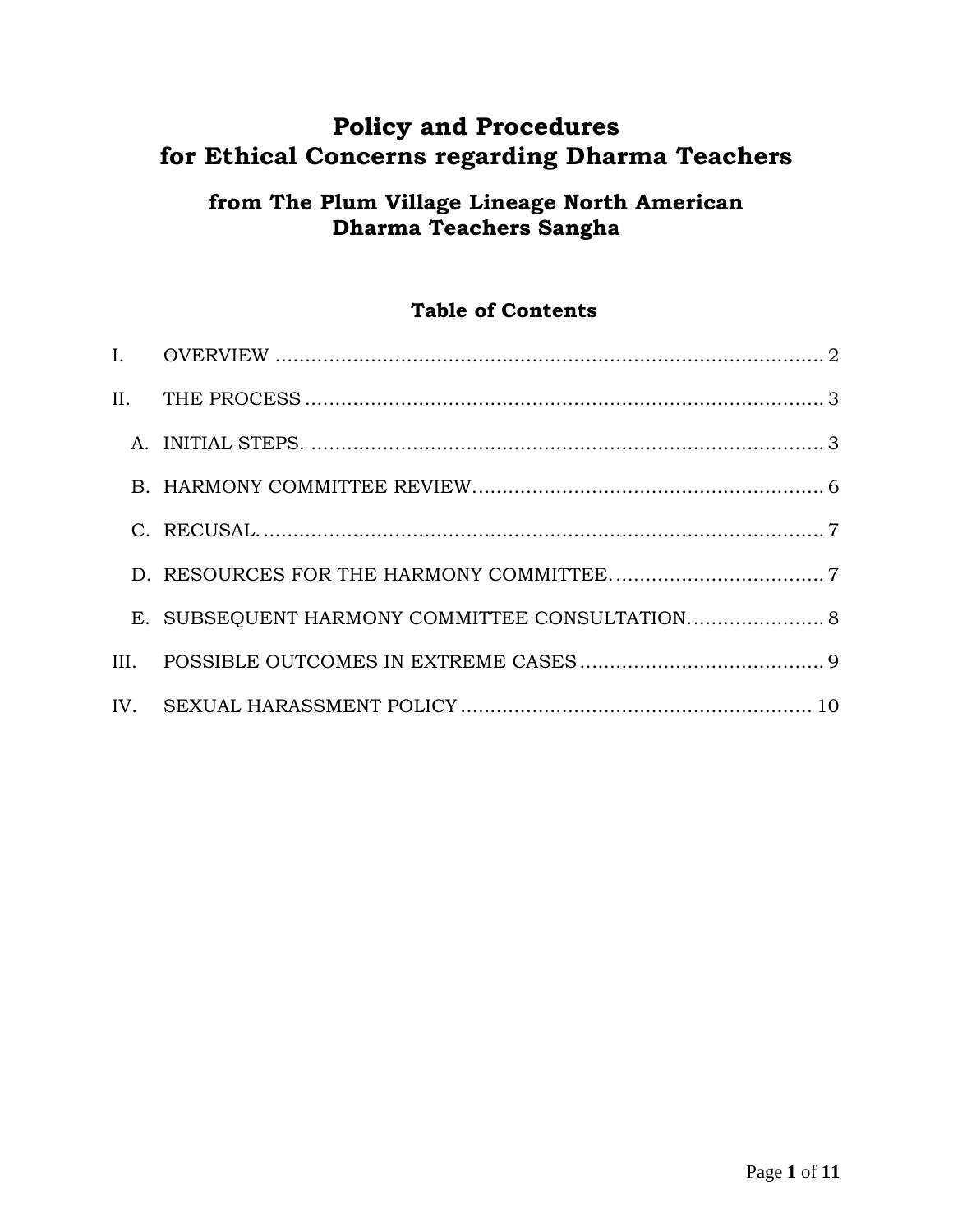#### <span id="page-1-0"></span>I. OVERVIEW

 $\overline{a}$ 

This policy establishes a process for addressing perceived ethical lapses by ordained Order of Interbeing Dharma teachers<sup>[1](#page-1-1)</sup> in North America who are members<sup>[2](#page-1-2)</sup> of the Plum Village Lineage North American Dharma Teachers Council ("Dharma Teachers Sangha"). The Dharma Teachers Sangha Caretaking Council ("Caretaking Council")[3](#page-1-3) instituted the process and its Harmony Committee implements its use. The process is intended to support Sanghas and Dharma Teachers in their efforts to reach harmony and understanding. The North American Dharma Teachers Council, its Harmony Committee, and the Dharma Teachers Sangha are not adjudicatory bodies and do not control any aspect of Lamp Transmission.

The ethical stance of the Tiep Hien Order, including its Dharma Teachers, is *ahimsa*, or "non-harming." *Ahimsa* is elaborated in the Fourteen Mindfulness Trainings of the Order of Interbeing. (See the Parallax Press book, *[Interbeing](http://www.parallax.org/cgi-bin/shopper.cgi?preadd=action&key=BOOKINBG)*.)

The approach in this process emphasizes calming, listening with full attention, and looking deeply in order to understand all perspectives. Our intent is to be more mediational than adversarial, and to attend to the continuing well being of all involved.

This process can be used when there appears to be good cause to address an allegation that a Dharma Teacher's conduct is causing, or appears likely to cause, injury or suffering. The process is available to North American Sanghas practicing in the Plum Village tradition of Venerable Thich Nhat Hanh, participants in those Sanghas, Order of

<span id="page-1-1"></span><sup>1</sup> A Dharma Teacher is a lay or monastic Order of Interbeing member who has received formal Lamp Transmission. Zen teaching transmissions are given by lineage-holding Zen teachers.

<span id="page-1-2"></span><sup>2</sup> Membership in the Dharma Teachers Sangha is offered to all monastic and lay Dharma Teachers who live in North America, who actively participate in the Plum Village tradition, and who wish to embrace the Dharma Teachers Sangha. Dharma Teachers may become members of the Dharma Teachers Sangha by communicating their intention to the Dharma Teachers Sangha Membership Secretary.

<span id="page-1-3"></span><sup>3</sup> The Caretaking Council serves as the governing board of the Dharma Teacher's Sangha.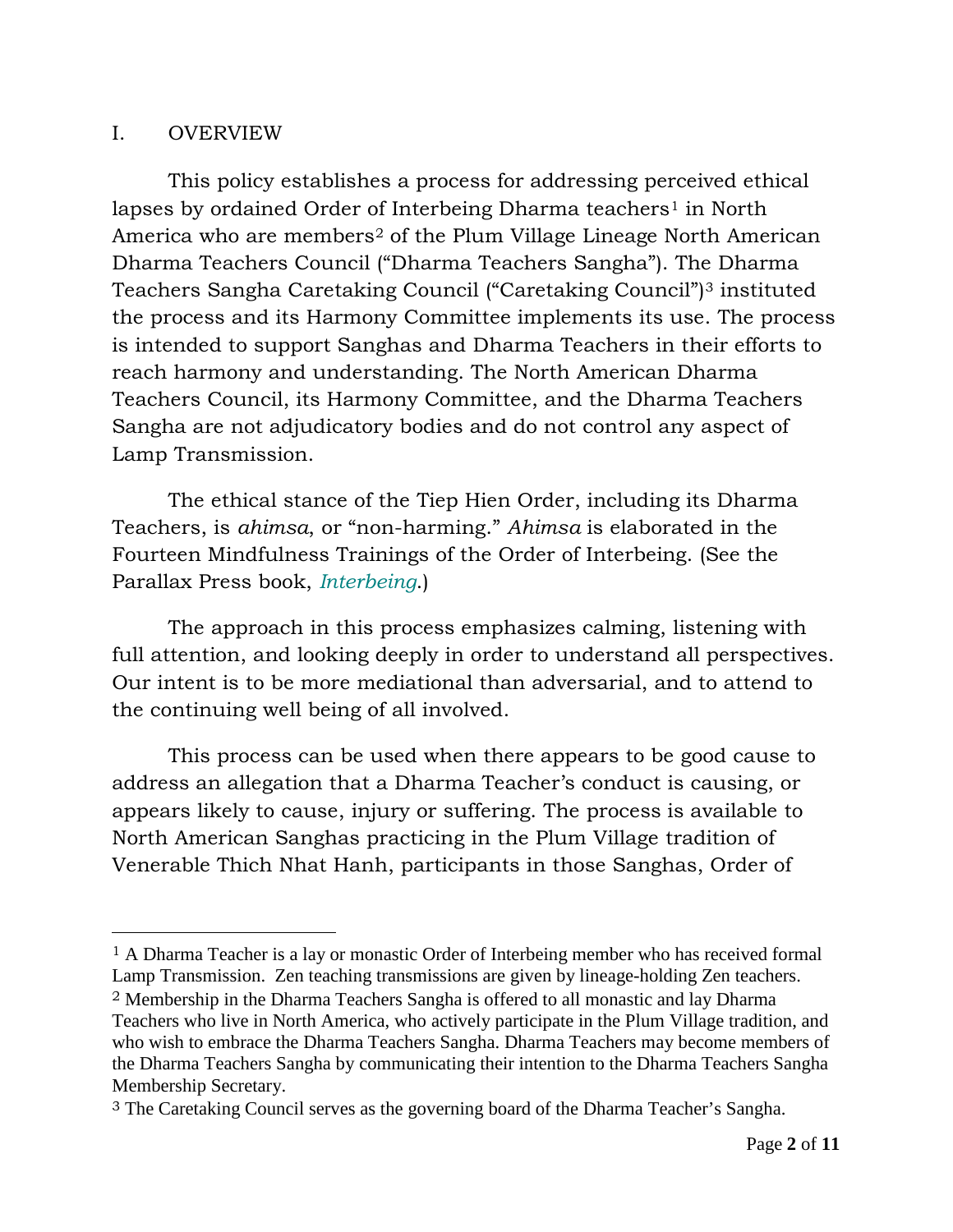Interbeing members, and Dharma Teachers who are members of the Dharma Teachers Sangha.

Historically, neither the Caretaking Council nor the Harmony Committee selects which Order of Interbeing practitioners will be ordained as Dharma Teachers. They do not govern any aspect of Lamp Transmission and cannot revoke Dharma Teacher ordination. Nevertheless, the Caretaking Council and the Harmony Committee offer this process as "Sangha eyes" for guidance. In extreme cases, when recommended by the Harmony Committee, the Caretaking Council may censure, suspend, or expel a Dharma teacher from The Plum Village Lineage North American Dharma Teachers Council. The Harmony Committee, the Caretaking Council, and the Dharma Teachers Sangha are not authorized to void Dharma Teacher ordination.

## <span id="page-2-0"></span>II. THE PROCESS

## <span id="page-2-1"></span>A. INITIAL STEPS.

Before asking the Harmony Committee to intervene, friends involved in or affected by the conflict are expected to use their local Sangha resources and regional Dharma Teachers not directly involved in the difficulty to assist in addressing the issue. Consider how your Sangha has used skillful means to address the issue. These skillful means might include the [Dharma Teacher's Conflict Guide](http://www.orderofinterbeing.org/wp-content/uploads/2013/09/Conflict-Guide.pdf) at orderofinterbeing.org and the book *Happiness,* which is available from Parallax Press or electronically from the iTunes store.

- 1. The Five [Mindfulness Trainings](http://www.orderofinterbeing.org/for-the-aspirant/five-mindfulness-trainings/) and [Fourteen Mindfulness](http://www.orderofinterbeing.org/for-the-aspirant/fourteen-mindfulness-trainings/)  [Trainings:](http://www.orderofinterbeing.org/for-the-aspirant/fourteen-mindfulness-trainings/) Regular recitation and discussion of our practice with the trainings helps support our acting in skillful ways to promote understanding.]
- 2. Mindful Speech and Deep Listening: The [Dharma Teacher's](http://www.orderofinterbeing.org/wp-content/uploads/2013/09/Conflict-Guide.pdf)  [Conflict Guide](http://www.orderofinterbeing.org/wp-content/uploads/2013/09/Conflict-Guide.pdf) at orderofinterbeing.org contains a set of "rules/suggestions" for effective communication an deep listening. These practices can help us understand each other and clearly communicate.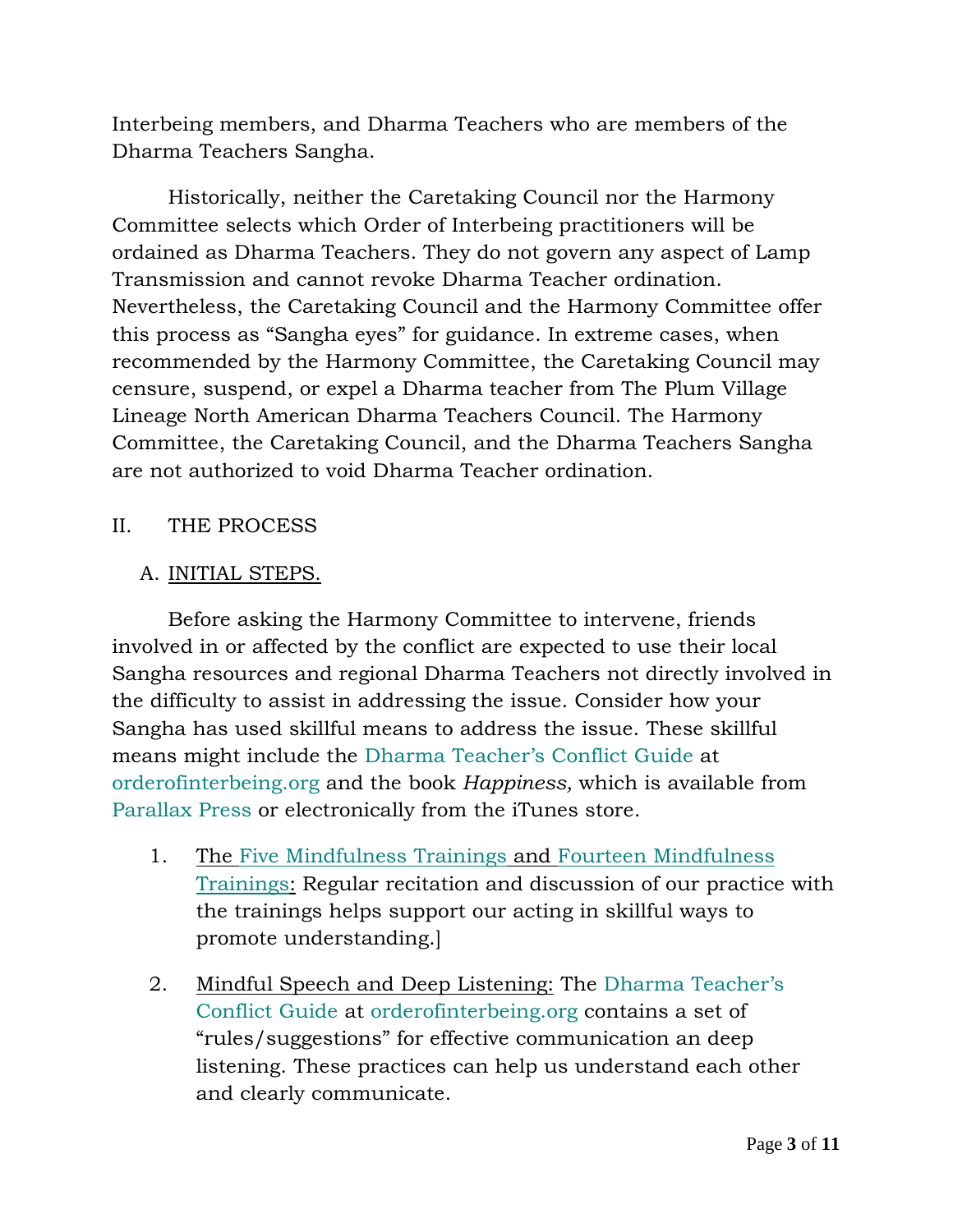- 3. Beginning Anew: Both the [Dharma Teacher's Conflict Guide](http://www.orderofinterbeing.org/wp-content/uploads/2013/09/Conflict-Guide.pdf) and the book *Happiness* have information on the Beginning Anew process. The Conflict Guide includes examples. As an ongoing regular Sangha practice, Beginning Anew can maintain harmony and promote understanding. It may also be useful when issues arise within the Sangha. You might also consult *[Teachings on](http://www.parallax.org/cgi-bin/shopper.cgi?preadd=action&key=BOOKTOL)  [Love](http://www.parallax.org/cgi-bin/shopper.cgi?preadd=action&key=BOOKTOL)* (Parallax Press 1997), Chapter 10.
- 4. The Peace Treaty: The Plum Village Peace Treaty is useful before a conflict arises, and it can provide guidelines and encouragement for our practice with a conflict. [See the book *Happiness*.]
- 5. Shining the Light: "To shine light on a person means to use one's observation and insights in order to advise someone about his strengths and weaknesses in the practice and to propose ways to practice that he can profit form." Shining the Light requires a degree of trust and maturity in the practice. It is a practice of loving speech and encouragement. It is especially helpful among practitioners who have a strong connection with each other. [See the book *Happiness*.]
- 6. Consultations with Dharma Teachers not involved in the conflict: Lay and monastic teachers who are nearby may offer the capacity to listen and understand with new ears and a new perspective. Their support may help shine light on the situation and move the discord toward resolution.
- 7. Conflict Resolution Form: This form is available in the [Dharma](http://www.orderofinterbeing.org/wp-content/uploads/2013/09/Conflict-Guide.pdf)  [Teacher's Conflict Guide.](http://www.orderofinterbeing.org/wp-content/uploads/2013/09/Conflict-Guide.pdf) It offers a relevant checklist that may help promote understanding and resolve the difficulty.

If unable to reach harmony and understanding through these means, friends may ask the Harmony Committee to help address the problem. The Harmony Committee may be contacted through its email address, [harmony@orderofinterbeing.org.](mailto:harmony@orderofinterbeing.org)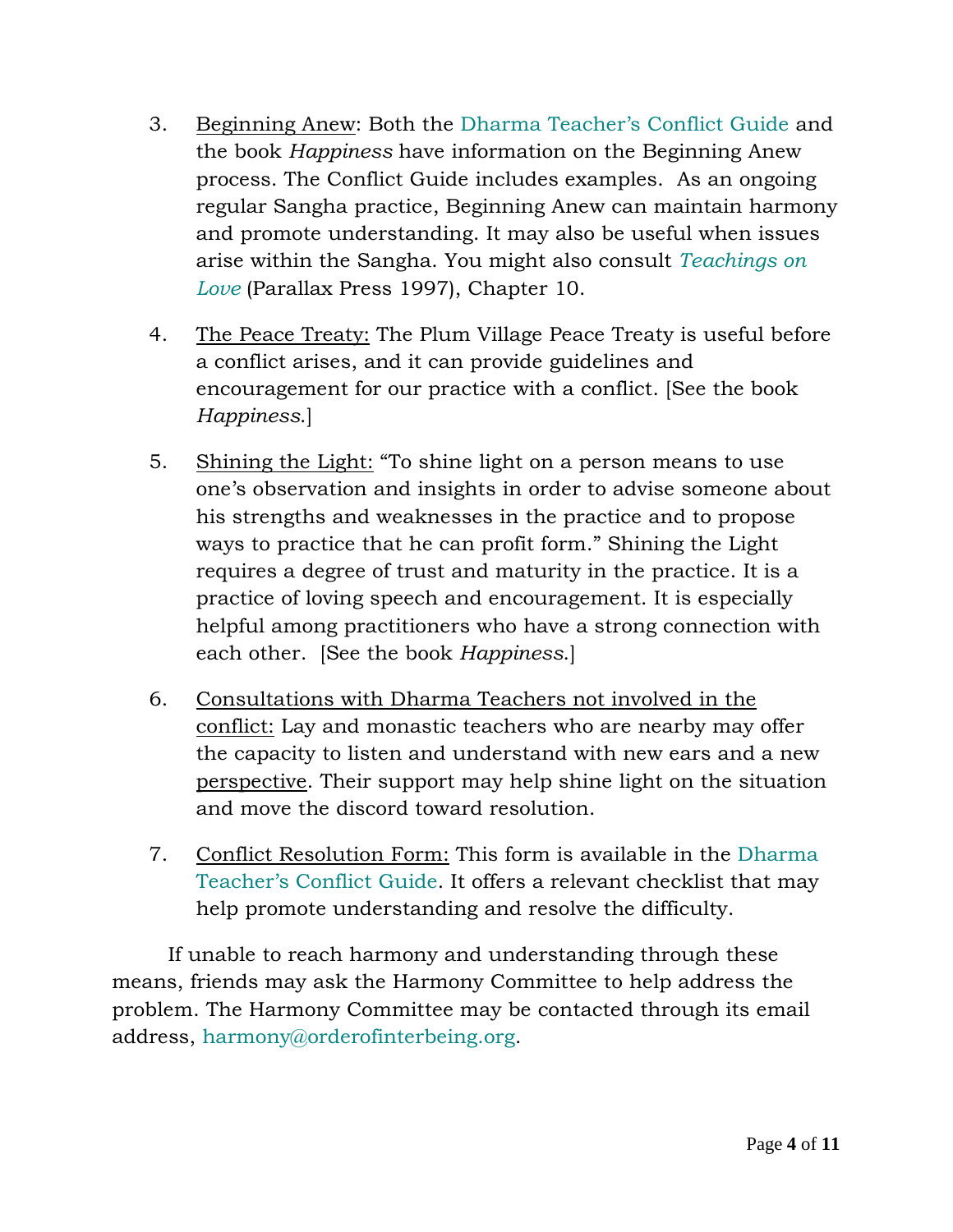Friends seeking the Harmony Committee's help will be asked to provide details through a statement of concern. The statement should include:

- 1. the Dharma Teacher's name;
- 2. the behavior of concern,
- 3. how the behavior is perceived as an ethical violation,
- 4. the perceived harm,
- 5. actions taken to date, and
- 6. possible solutions.

As indicated above, the intent of these guidelines is primarily mediational with the goal of mitigating suffering and nourishing the spiritual development of those involved in a difficulty. The Harmony Committee does not assess monetary damages or allocate blame. Also as indicated above, the Harmony Committee cannot revokea Dharma Teacher's ordination.

Sometimes when asked to mediate or facilitate resolution, the Harmony Committee may identify all necessary parties to the dispute and then agree to help resolve the dispute only if the necessary parties identified by the Committee:

- Sign a written agreement with the Committee about how consultations, interviews, mediation and other activity under these Guidelines (collectively, "Harmony Committee Activities") will occur; and
- Sign a written release document, prepared by the Harmony Committee, protecting to the extent permitted by law those who are trying to help, including The Plum Village Lineage North American Dharma Teachers Sangha, its Harmony Committee and their respective members, and releasing them from liability and litigation arising out of or related to the Harmony Committee Activities (the "Released Parties").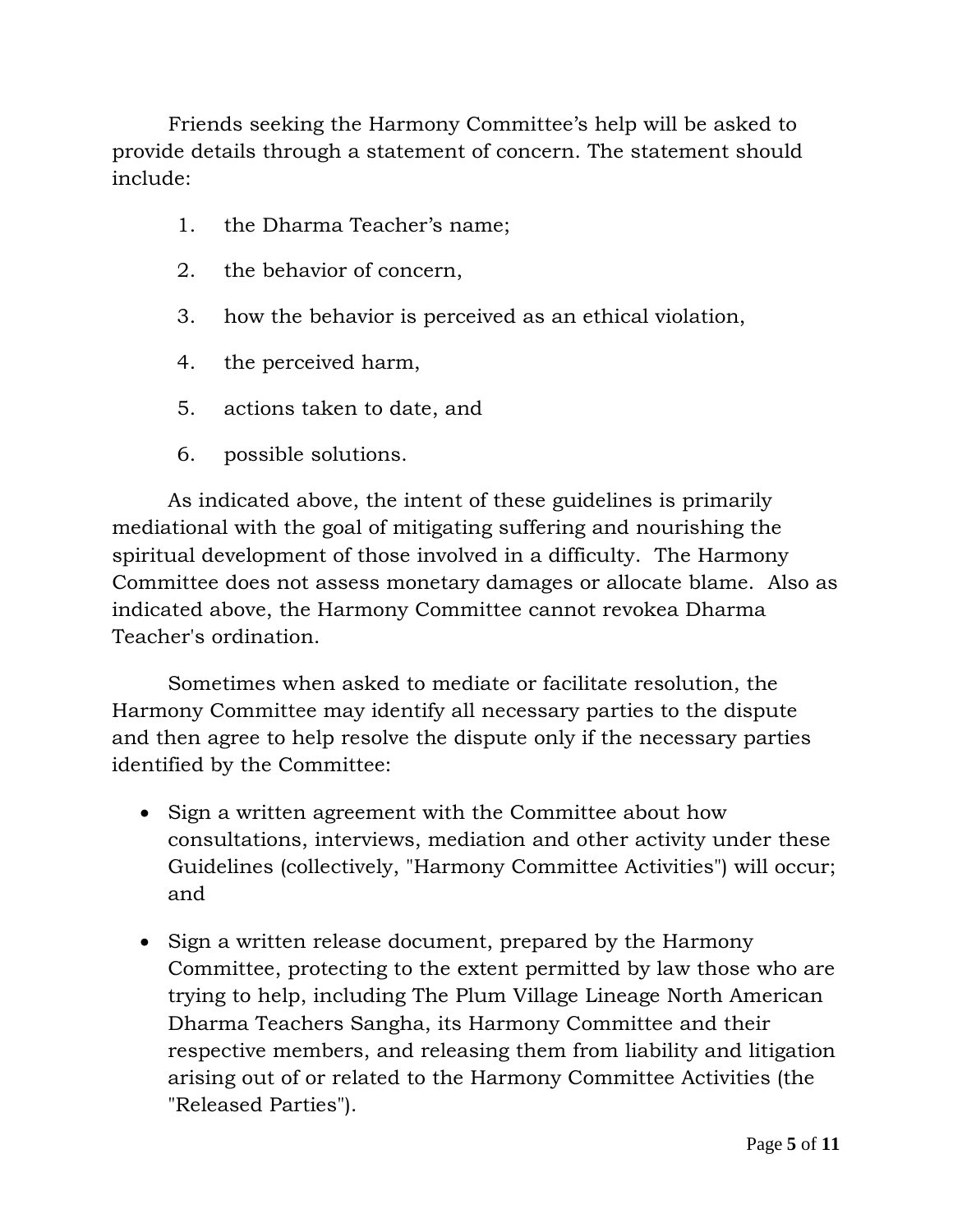The document containing both release and other protections deemed necessary by the Harmony Committee will be sought when the Harmony Committee deems advisable, including but not limited to instances where:

- One or more of the parties to a dispute no longer seeks reconciliation,
- Litigation has already been threatened, or
- There appears to be a material chance that litigation may arise.

The Harmony Committee may require that the release be signed either before beginning its work or after the Harmony Committee has investigated the difficulty and learned its true nature.

When requested, the release will be signed in consideration of the Harmony Committee's willingness to assist in mitigating suffering related to the dispute.

## <span id="page-5-0"></span>B. HARMONY COMMITTEE REVIEW.

After receiving a statement of concern, the Harmony Committee shall acknowledge its receipt to the sender and to the Caretaking Council. At its next meeting, the Harmony Committee will determine how to best proceed and how to consult with those involved. Its review will begin within a reasonable time, generally within 90 days of receiving the statement of concern. Initial steps may include, but are not limited to:

- 1. Assigning Harmony Committee members to consult with those involved in order to become familiar with their perceptions and to identify the issues;
- 2. Where appropriate, asking Harmony Committee members to consult with knowledgeable Dharma Teachers and Order members in the region where the concern has arisen;
- 3. In the interest of reducing the likelihood of further suffering and injury, where harm appears imminent — and after consulting with the Caretaking Council if time permits — consult with the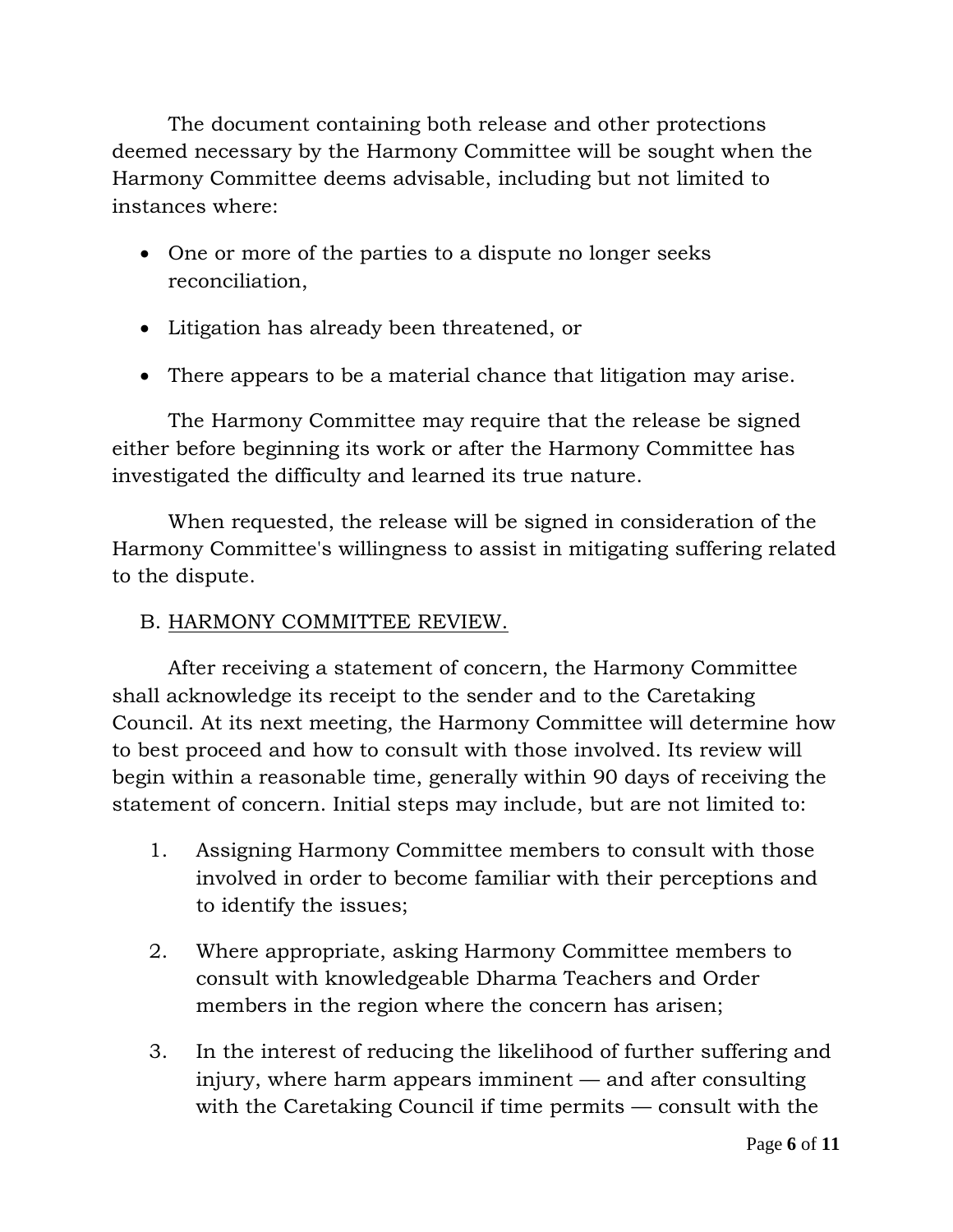relevant local Sangha, mental health professionals, or where clearly necessary and appropriate, relevant local resources or authorities.[4](#page-6-2)

## <span id="page-6-0"></span>C. RECUSAL.

 $\overline{a}$ 

Committee members will not participate in decisions where they are directly involved with the situation.

## <span id="page-6-1"></span>D. RESOURCES FOR THE HARMONY COMMITTEE.

In conducting its work, the Harmony Committee will look with Sangha eyes and draw upon available resources within the Plum Village tradition. The Committee may use the resources listed in [II.A](#page-2-1) Initial Steps, above, as well as other resources, including without limitation:

- 1. Assisting those involved to consult Venerable Thich Nhat Hahn's teachings on the Five and the Fourteen Mindfulness Trainings, on Sangha practice, and on love;
- 2. Assisting those involved to work with the ["Conflict Resolution](http://orderofinterbeing.org/docs/Conflict-Guide.pdf)  [Guide,](http://orderofinterbeing.org/docs/Conflict-Guide.pdf)" available on the [Order of Interbeing](http://www.orderofinterbeing.org/) website, before being interviewed by Harmony Committee members;
- 3. Drawing upon other skillful means within the Buddhist tradition on a voluntary basis, including the skillful means known as the Peace Treaty, Beginning Anew, Shining the Light, and covering mud with straw;
- 4. Drawing upon the wisdom of the monastic community in the Plum Village tradition and upon additional skillful means which monastics may have employed in analogous circumstances; and
- 5. Consulting with professionals trained in the fields of ethics, mental health, and law on an as needed basis, particularly those

<span id="page-6-2"></span><sup>4</sup> Most North American jurisdictions require reporting of child abuse, even by persons normally exempted by confidentiality such as therapeutic, medical, and clerical professionals. The Dharma Teacher's Sangha Harmony Committee abides by child abuse reporting requirements and expects all others who practice in our tradition to do the same.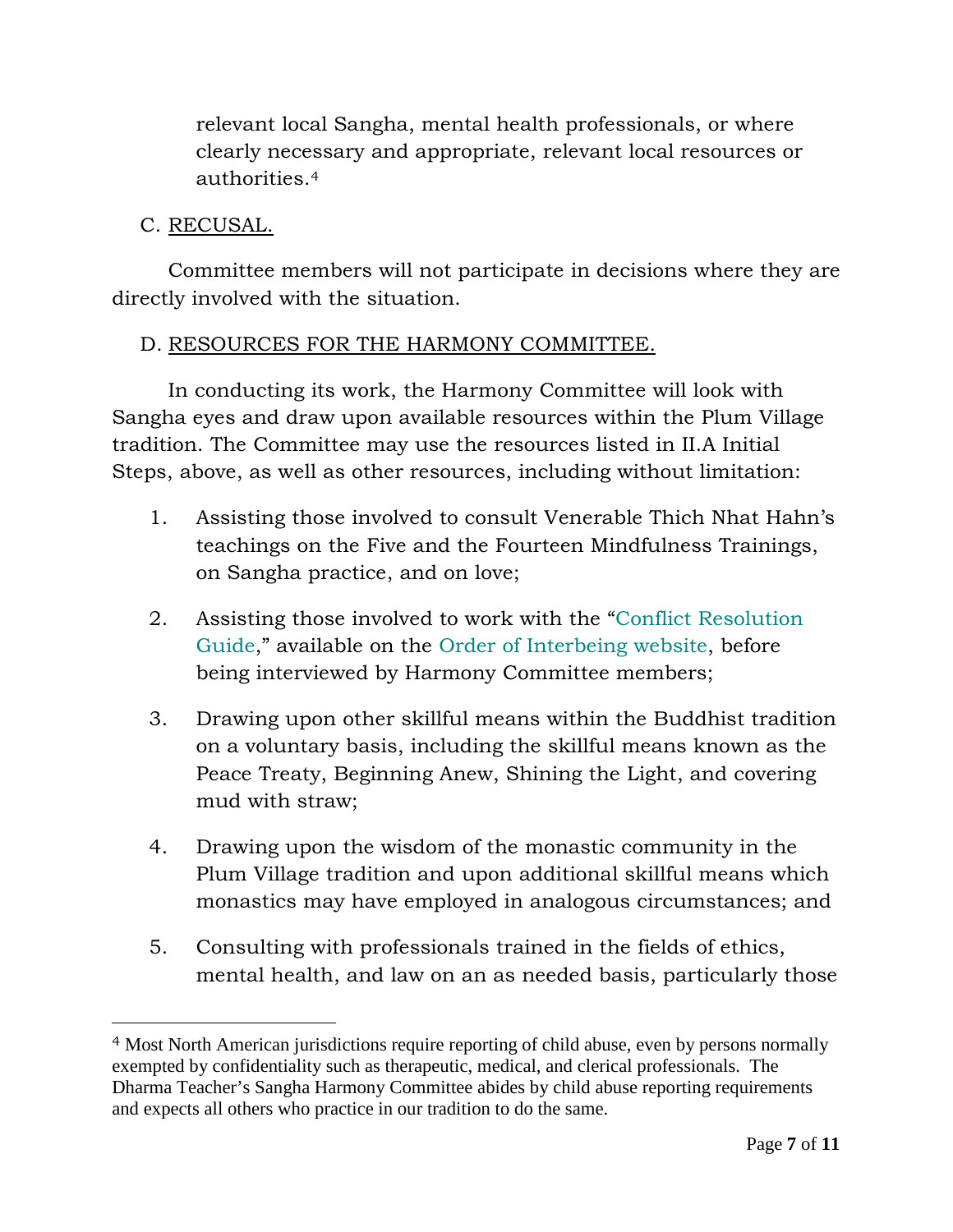identified among available, recommended resource people by the Caretaking Council.

Ideally, Harmony Committee members will interview all those concerned, in order to promote clarity and understanding of the situation and to provide guidance and support. Interviews typically will be conducted in the company of at least one other Harmony Committee member or skilled professional.

## <span id="page-7-0"></span>E. SUBSEQUENT HARMONY COMMITTEE CONSULTATION.

Within a reasonable time after initial inquiries and interviews, the Harmony Committee will convene and consider next steps. The Committee may appoint a subcommittee to consider and work to implement the next steps, which may include but are not limited to:

- 1. Continuing consultations with those involved;
- 2. Suggesting non-binding mediation facilitated by Harmony Committee members or other experienced practitioner or appropriate professional person; and
- 3. Suggesting non-binding mediation which brings together the parties involved and enables them to speak to each other either in-person or through a chosen intermediary. These contacts should be in person whenever possible. Otherwise, they may occur by telephone or other contemporaneous electronic communication.

The Harmony Committee shall inform the Caretaking Council about the status of statements of concern and shall obtain its agreement on appropriate next steps before implementing them. The Caretaking Council may elect in its sole discretion to direct the Harmony Committee to proceed with implementation, to share implementation jointly between the Harmony Committee and the Caretaking Council, or to direct the Harmony Committee to allow the Caretaking Council to proceed with the implementation.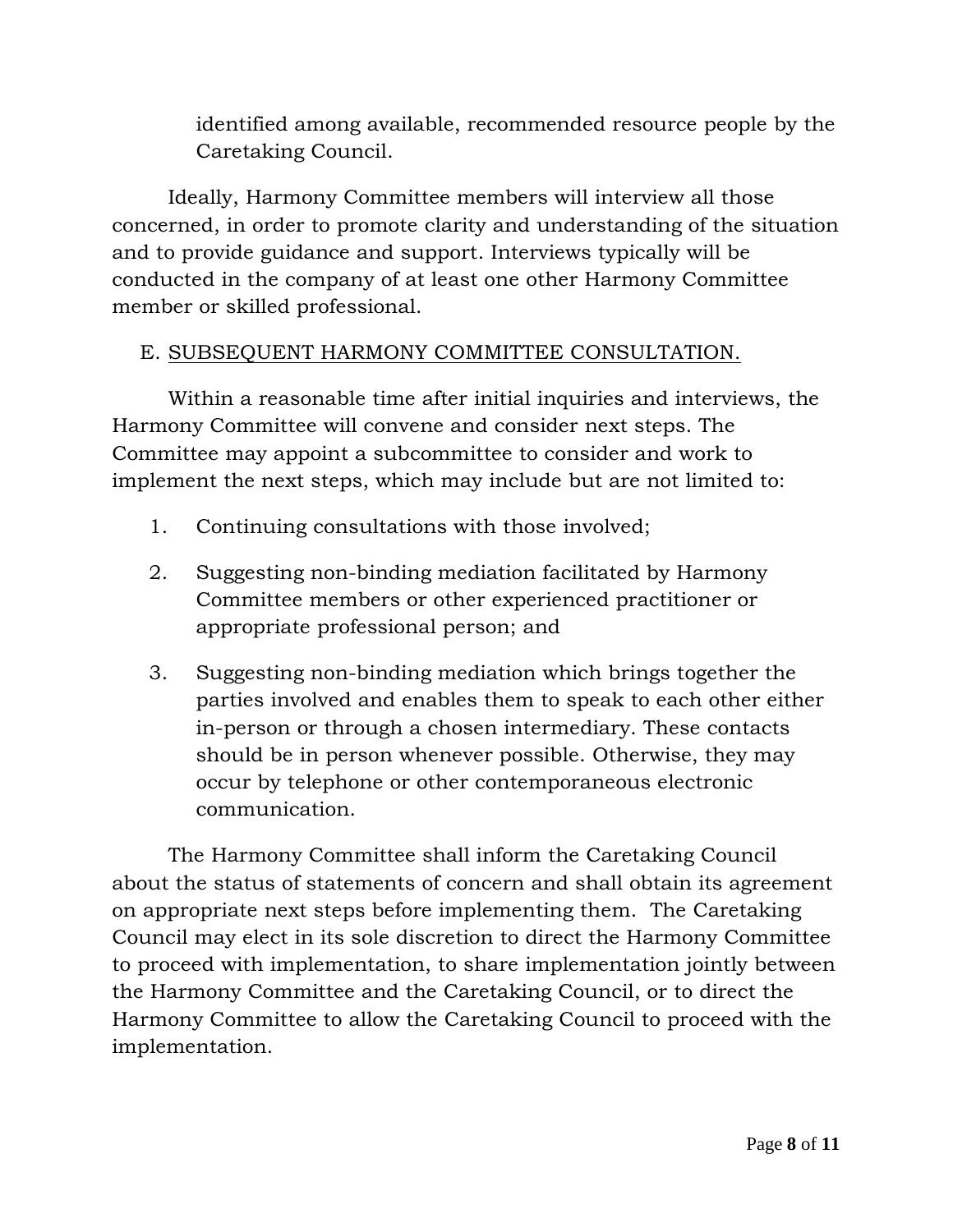#### <span id="page-8-0"></span>III. POSSIBLE OUTCOMES IN EXTREME CASES

Every effort will be made to nourish the healthy seeds of those involved, so that with Sangha support, reconciliation, forgiveness, and a new beginning may occur.

Even in instances where a clear resolution cannot be reached, through this process the Harmony Committee hopes to contribute as much as possible to preventing harm and encouraging healing.

In extreme cases, in instances where the Harmony Committee is making recommendations the Harmony Committee may recommend to the Caretaking Council that for his or her unskillful actions, a Dharma teacher who is a member of the Dharma Teachers Sangha be censured, suspended from membership for a stated period of time, or expelled from membership in the Dharma Teachers Sangha. In the event the Harmony Committee recommends expulsion, the Harmony Committee may in its discretion also recommend to the Caretaking Council whether reinstatement as a member of the Dharma Teachers Sangha after said expulsion either should or should not even be considered (and, if so, on what terms), taking into account the nature of the offense, the needs and safety of the Sangha, and the possibility that the Dharma Teacher in question might be able to function as a Dharma Teacher in the context of his or her local Sangha and as a member of the Dharma Teachers Sangha. The Caretaking Council shall act in its sole discretion in determining whether reinstatement should or should not even be considered after expulsion, and, if so, on what terms and, ultimately, whether reinstatement will be granted. There shall be no right of appeal with respect to a decision by the Caretaking Council to permit or grant reinstatement

Within a reasonable time after receiving the Harmony Committee's recommendation, in instances where the Harmony Committee is making recommendations, the Caretaking Council will decide whether to accept, reject, or modify the recommendation. Before the Council acts, the Dharma Teacher involved may request to meet directly with the Council, in person or by teleconference.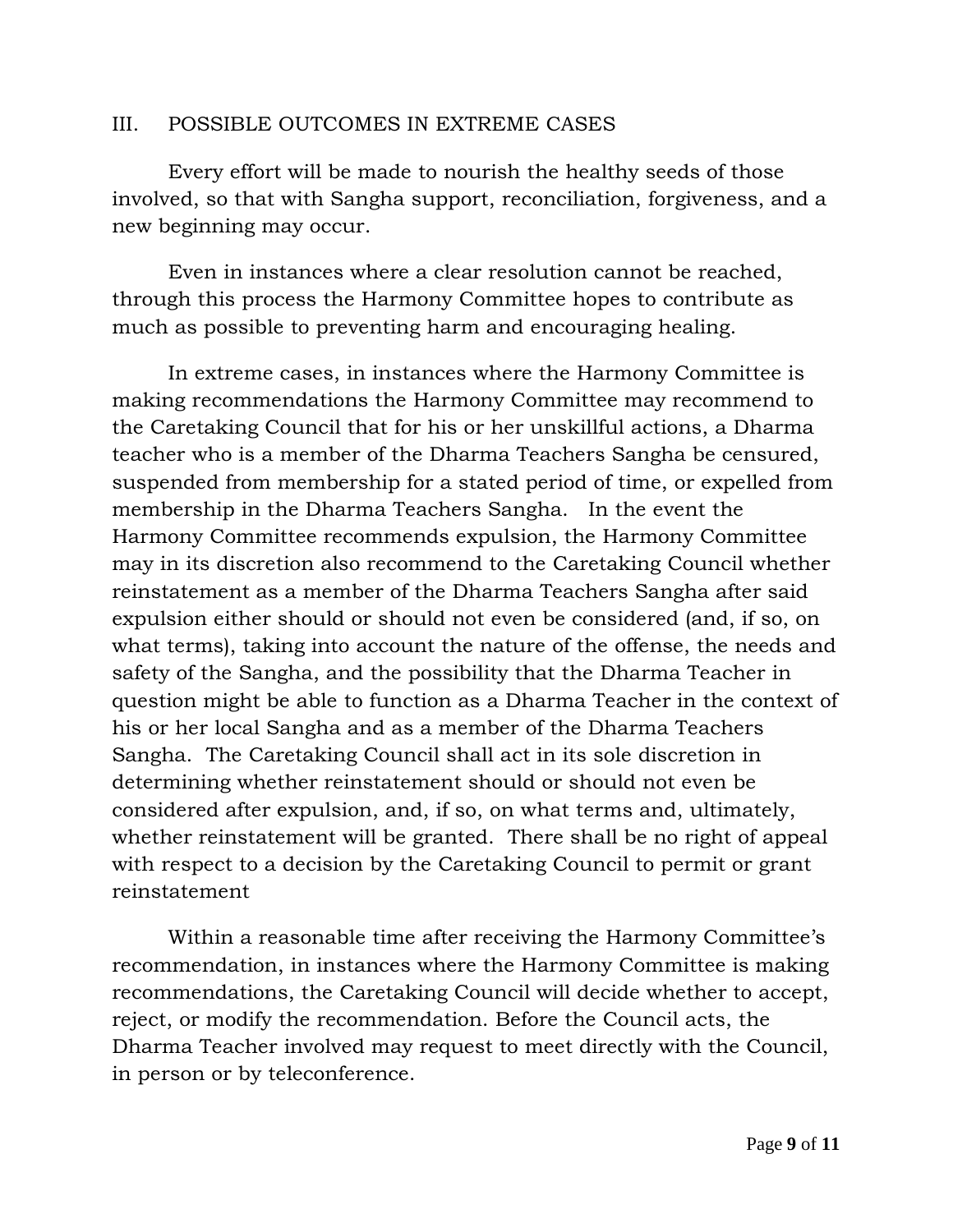If the Caretaking Council decides to censure, suspend or expel the Dharma Teacher's membership with the Dharma Teachers Sangha, the Dharma Teacher may ask for a vote of the entire North American Dharma Teachers Sangha on the decision. The Dharma Teacher must communicate the request to the Recording Secretary not more 60 days after its decision is sent to the Dharma Teacher. In response to this request, the Caretaking Council shall promptly communicate its findings and recommendation to the Dharma Teachers Sangha and request a vote be taken by its Members to accept, reject, or ask the Caretaking Council to reconsider the recommendation. The Dharma Teachers Sangha Recording Secretary, in conjunction with the Caretaking Council, shall arrange for the communication and vote.

#### <span id="page-9-0"></span>IV.SEXUAL HARASSMENT POLICY

The North American Dharma Teachers Sangha Care-Taking Council (CTC) wants all Dharma Teachers to recognize and be sensitive to our positions of power — real or perceived — in relation to local Sangha members and retreat participants. Dharma Teachers have an ethical duty to prevent harm, including harm from intentional or unintentional sexual harassment. The Care-Taking Council offers this policy to increase Dharma Teacher awareness of and sensitivity to possible sexual harassment, minimize the risk of sexual harassment, and provide guidelines to help protect Sanghas and Dharma Teachers from the suffering caused by sexual harassment. The CTC offers this policy in full awareness that both sexual harassment and false accusations of sexual harassment are not uncommon in our greater society. Persons who experience sexual harassment or other sexual aggression that constitutes criminal conduct are encouraged to contact local law enforcement.

Sexual harassment includes a broad spectrum of unwelcome behaviors, including but not limited to veiled or explicit sexuallysuggestive comments or jokes, flirting or sexual invitation, prolonged or intimate physical contact, and unwelcome dating requests. Sexual harassment may include single or multiple events that create an